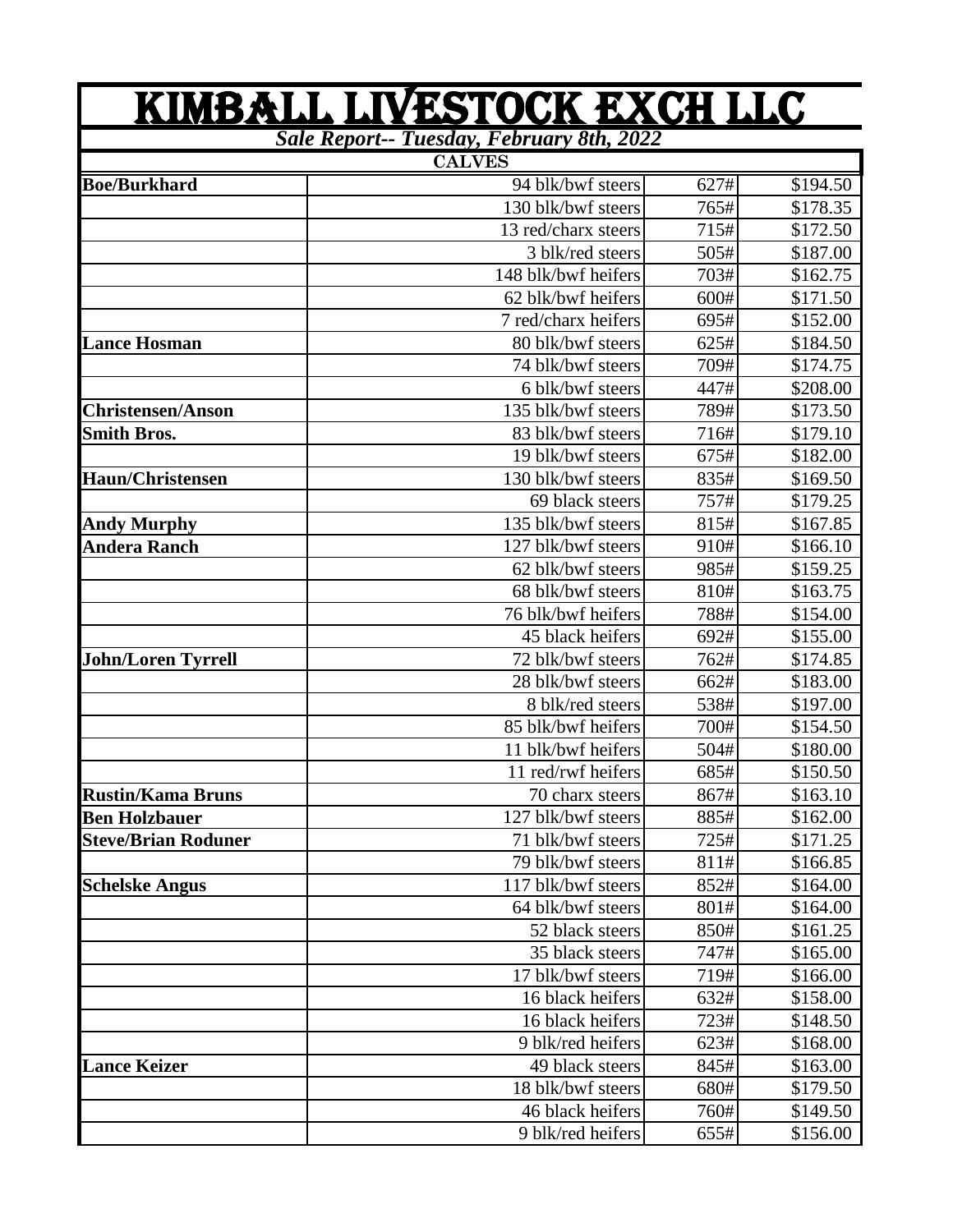| <b>Brian Havlik</b>       | 49 blk/red/chx steers                     | 790#  | \$164.25 |
|---------------------------|-------------------------------------------|-------|----------|
|                           | 73 blk/red/chx heifers                    | 707#  | \$153.00 |
| <b>Bruns/Christensen</b>  | 60 red/charx heifers                      | 759#  | \$154.60 |
|                           | 57 red/charx heifers                      | 834#  | \$151.85 |
| <b>Oscar Peterson</b>     | 95 red/charx heifers                      | 610#  | \$170.00 |
| <b>Duke McCloud</b>       | 26 blk/bwf steers                         | 789#  | \$165.25 |
|                           | 7 black steers                            | 804#  | \$164.50 |
|                           | 3 black steers                            | 545#  | \$199.00 |
|                           | 30 blk/bwf heifers                        | 731#  | \$152.25 |
|                           | 6 black heifers                           | 622#  | \$168.00 |
| <b>Lloyd Lutter</b>       | 46 black steers                           | 791#  | \$167.00 |
|                           | 10 black steers                           | 641#  | \$183.50 |
|                           | 35 black heifers                          | 719#  | \$153.25 |
|                           | 9 black heifers                           | 587#  | \$178.00 |
| <b>Jon Harrington</b>     | 20 blk/bwf steers                         | 778#  | \$164.50 |
|                           | 8 blk/bwf steers                          | 633#  | \$185.50 |
|                           | 29 blk/bwf heifers                        | 689#  | \$152.50 |
|                           | 11 blk/bwf heifers                        | 580#  | \$171.50 |
| <b>John Molstad</b>       | 28 blk/red steers                         | 619#  | \$190.25 |
|                           | 1 charx steer                             | 760#  | \$161.50 |
|                           | 8 blk/red steers                          | 506#  | \$215.00 |
|                           | 35 blk/red heifers                        | 593#  | \$175.00 |
|                           | 8 blk/red heifers                         | 493#  | \$182.00 |
| <b>Ted Mines</b>          | 37 black heifers                          | 603#  | \$170.00 |
|                           | 11 blk/red heifers                        | 482#  | \$177.50 |
| <b>Carl Greene</b>        | 35 black steers                           | 558#  | \$208.50 |
|                           | 7 black steers                            | 630#  | \$186.50 |
|                           | 17 blk/bwf heifers                        | 591#  | \$167.50 |
| <b>Tucker Petrak</b>      | 5 blk/bwf steers                          | 653#  | \$184.50 |
|                           | 10 blk/red heifers                        | 612#  | \$170.00 |
| <b>Ted Petrak</b>         | 7 blk/bwf steers                          | 639#  | \$180.00 |
|                           | 5 blk/bwf heifers                         | 634#  | \$158.00 |
| <b>Rick Hyland</b>        | 11 black steers NW                        | 512#  | \$205.00 |
|                           | 2 black steers NW                         | 309#  | \$211.00 |
|                           | 5 black heifers NW                        | 471#  | \$175.00 |
| <b>Eric/Josh Williams</b> | 5 blk/bwf steers                          | 726#  | \$168.00 |
|                           | 3 black steers                            | 495#  | \$209.00 |
| <b>Rod Geppert</b>        | 6 black steers                            | 450#  | \$204.00 |
|                           | 6 blk/bwf heifers                         | 462#  | \$177.00 |
| <b>Max Gregg</b>          | 3 black steers                            | 431#  | \$217.00 |
|                           | 2 black heifers                           | 455#  | \$178.00 |
| <b>Dalton Mahrt</b>       | 2 black heifers                           | 762#  | \$145.00 |
|                           | <b>YEARLINGS</b>                          |       |          |
| <b>Boe/Burkhard</b>       | 11 blk/red heifers                        | 893#  | \$144.25 |
| <b>Mike Smith</b>         | 3 blk/bwf T.O. heifers                    | 1065# | \$132.50 |
| <b>Joe Smith</b>          | 2 blk/bwf T.O. heifers                    | 1055# | \$133.50 |
|                           | Sale Report-- Friday, February 11th, 2022 |       |          |